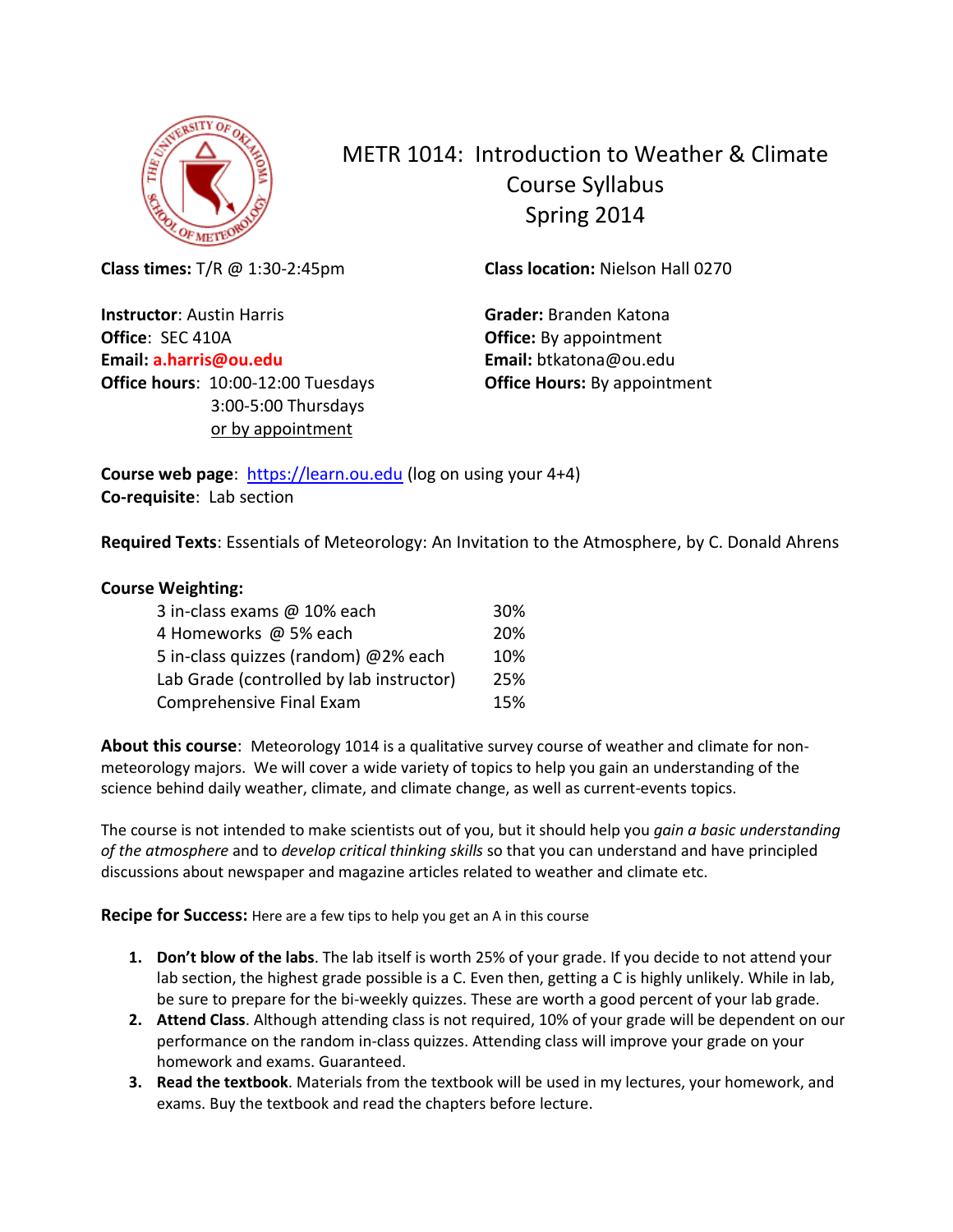- **4. Take notes**. When in class, pay attention and *take notes.* I will give out "hints" on material you "might see on an exam." Don't miss out on these opportunities!
- **5. Put forth some effort**. I have structured the course so that *anyone who wants to make an A* can. If you are willing to put in a little bit of work each week, you will be rewarded.

#### **Struggling?**

If you are having problems with the course material, I urge you to come and talk to me sooner rather than later. Interacting with me is highly encouraged. I want you to succeed! However, education is a two-way street – I can only present the material and facilitate discussion, but you must bring to class curiosity and a willingness to learn. In order to get the most out of any class, you MUST take an active role in your own education! If you are struggling, reach out to me and I will do my best to help you.

#### **About the labs:**

The labs associated with this class are designed to both enhance your understanding of lecture material, as well as to introduce some material that we simply don't have time to cover in lecture. As such, the labs usually (but not always) coincide with what is going on in lecture.

Although there are several lab sections associated with this class, PLEASE don't play "musical lab periods". That is, unless you have permission in advance from the Teaching Assistant(s), please only attend the lab section that you are enrolled in. The lab rooms have very limited seating capacity.

Your Lab Instructor will upload your weekly lab assignment onto D2L. **These are for you to print and bring to class each week.** Your lab T.A. will not print these for you.

Lab grades will be weighted between your weekly lab assignments (60%) and a set of 5 in-class quizzes (40%).

The lab section will make up 25% of your final grade for this class. Your Teaching Assistant will have more information for you when you attend your first lab.

### Important policies:

**Reasonable Accommodation:** The University of Oklahoma is committed to providing reasonable accommodation for all students with disabilities. Students with disabilities who require accommodation in this course are requested to speak with me as early in the semester as possible. Students with disabilities **must** be registered with the Office of Disability Services prior to receiving accommodations in this course. The Office of Disability Services is located in Goddard Health Center, Suite 166, phone 325-3852 or TDD only 325-4173.

**Academic Misconduct:** All provisions of the Norman Campus Academic Misconduct Code shall apply in cases of academic dishonesty. Any violation of the Academic Misconduct Code will result in your removal from this course, and a grade of F will be recorded for the course. Academic misconduct is defined as "any act that improperly affects the evaluation of a student's academic performance or achievement." At the University of Oklahoma, academic integrity is expected from each student. Misconduct such as plagiarism, fabrication, and fraud, as well as attempting to commit such acts or assisting others in doing so, will not be tolerated. Students are responsible for knowing the OU Academic Conduct Code, which can be found a[t http://www.ou.edu/studentcode](http://www.ou.edu/studentcode) and <http://www.ou.edu/provost/integrity>